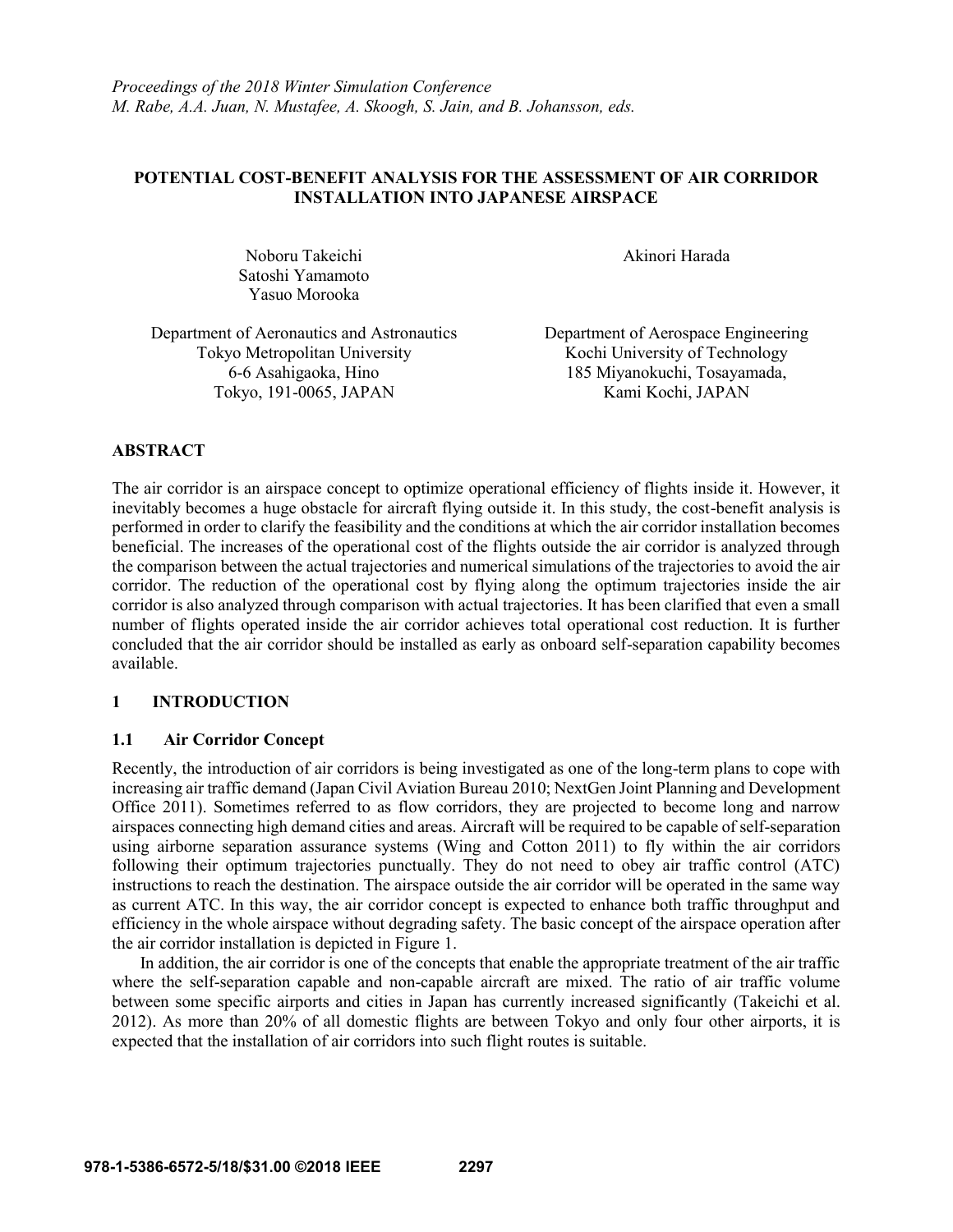

Figure 1: Concept of airspace operation after air corridor installation.

# **1.2 Previous Studies on Air Corridor**

Following the introduction of the concept of the air corridor (Alipio et al. 2003; Yousefi et al. 2004), several studies have been conducted on its operational concepts (Yousefi 2010; Horst 2005), allocation optimization (Yousefi 2004; Sridhar et al. 2006; Hoffman and Prete 2008; Wing et al. 2008; Xue and Kopardekar 2009), and potential benefit assessment (Yousefi and Zadeh 2013; Xue and Zelinski 2010; Takeichi and Abumi 2016). Concerning the allocation of the air corridor, its usefulness was optimized by grouping heavy traffic routes or high-demand airports to simplify the complex air traffic network in the United States through the application of numerical methodologies such as vector field analysis (Yousefi et al. 2004), cluster analysis (Sridhar et al. 2006; Hoffman and Prete 2008; Wing et al. 2008), and Hough transformation (Xue and Kopardekar 2009). The potential benefit of the air corridor was evaluated through some indices such as the potential delay reductions (Yousefi and Zadeh 2013) and the complexity as a measure of the air traffic controller workload (Xue and Zelinski 2010).

In contrast to the complex air traffic network in the United States, the air traffic network in Japan has a simpler topology. Flight trajectories between major city pairs in Japanese airspace on one day in 2014 are depicted in Figure 2. As Figure 2b implies, the flight trajectories between large cities are originally separated from each other except for some congested sectors for ATC near major airports. Therefore, the allocation of the air corridor can also be simplified. In the authors' previous study, the potential reduction of fuel consumption was evaluated assuming that the installation of the corridor airspace would include the optimum trajectories of various types of aircraft in the most congested air traffic route in Japan (Takeichi and Abumi 2016). However, the corridor airspace becomes a huge obstacle for aircraft outside it. Hence, aircraft outside the corridor need to make detours or altitude changes to avoid the corridor airspace, therefore consuming extra fuel and time. It is possible that such operational cost increases can exceed the potential reductions achieved by aircraft inside the air corridor. However, the operational cost increase of aircraft outside the air corridor has never been investigated in previous studies.

# **1.3 Purpose of This Study**

In this study, the total potential benefit, defined as the difference between the potential reductions and increases of operational costs, is analyzed to assess the installation of air corridors. The air traffic from Fukuoka to Tokyo, the heaviest traffic flow in Japan shown in Figure 2b, is especially focused on as a practical example. An example of one-day traffic trajectories from Fukuoka to Tokyo is depicted with blue lines in Figure 3. Aircraft in this traffic route begin descent and obey the ATC after the waypoint FLUTE. The air corridor should be allocated so as not to disturb the ATC in this sector. In this study, therefore, the air corridor is allocated on the inner side of the ATC sector, identified with a red line in Figure 3, so that it rarely affects the ATC of the aircraft outside it.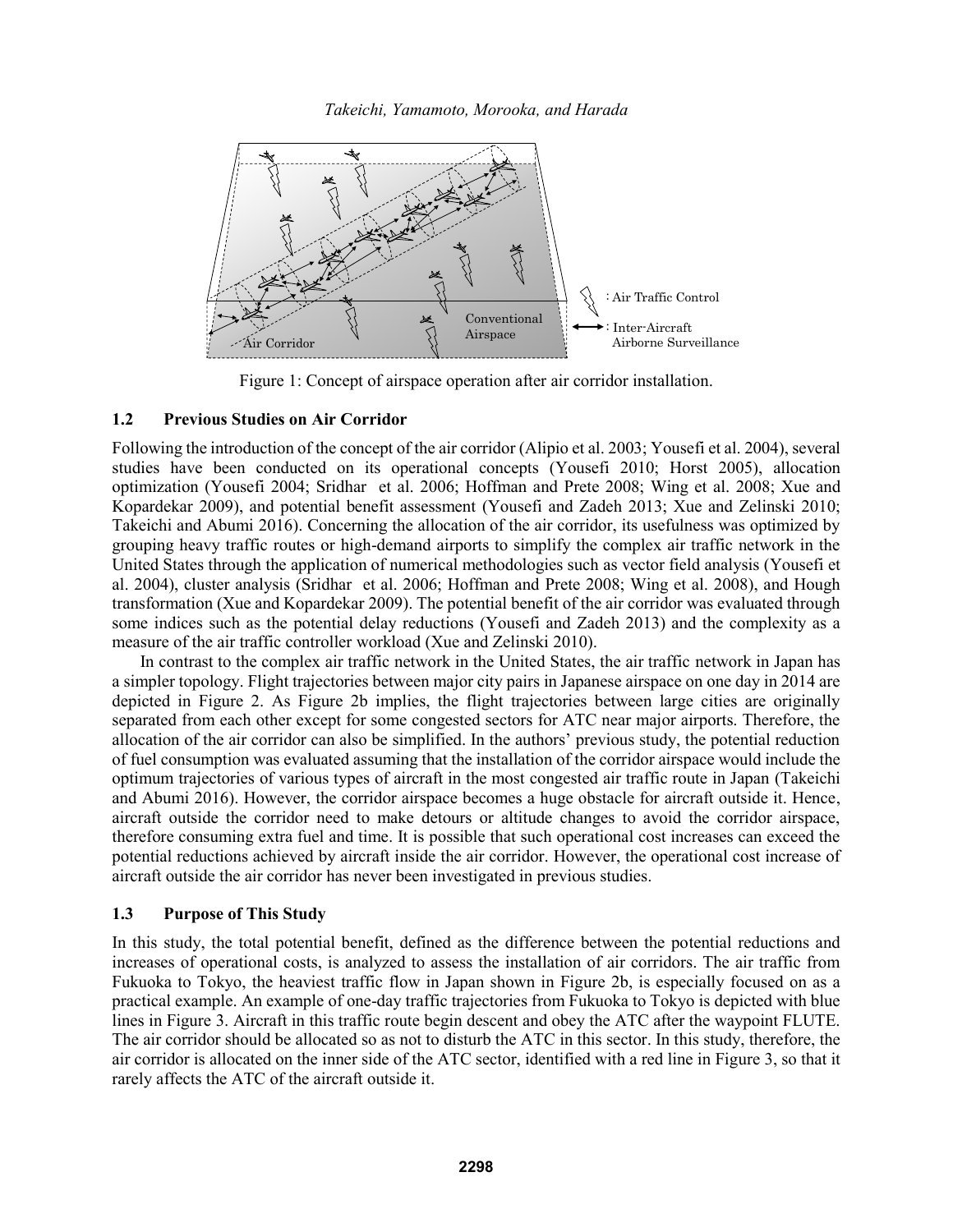

Figure 2: One-day traffic in Japanese airspace in 2014: (a) all domestic trajectories, and (b) trajectories between 5 major cities.



Figure 3: Trajectory of one-day traffic and a proposed air corridor from Fukuoka to Tokyo. Blue lines: actual trajectories, red line: proposed air corridor.

## **2 ASSESSMENT AND ANALYSIS METHODOLOGIES**

#### **2.1 Operational Cost Evaluation and Interpretation for Assessment**

As aircraft inside an air corridor can fly along their optimum trajectories, it is possible to estimate their operational cost through trajectory optimization analysis. In addition, the operational cost of actual flights can be estimated using empirical data. Therefore, the potential reduction of operational costs is evaluated as the difference between the current average operational cost of a specific aircraft type and the optimum operational cost of the same aircraft type.

Aircraft outside the air corridor need to modify their trajectories to avoid the corridor airspace. The potential increase in operational costs to modify the trajectory is evaluated as the difference between the operational cost of the modified trajectories and the original ones. Because the trajectory modification strongly depends on each situation, the potential increase of operational costs is evaluated as the daily mean of the summation of potential cost increases of all flights.

In this way, the potential reductions and increases of operational costs are evaluated per aircraft and per day, respectively. From the evaluation results, the required number of flights inside the air corridor to achieve a reduction of the total operational cost is calculated. Through a comparison between the required number of flights and the number of actually operated ones, it is possible to identify the point at which the air corridor installation becomes beneficial.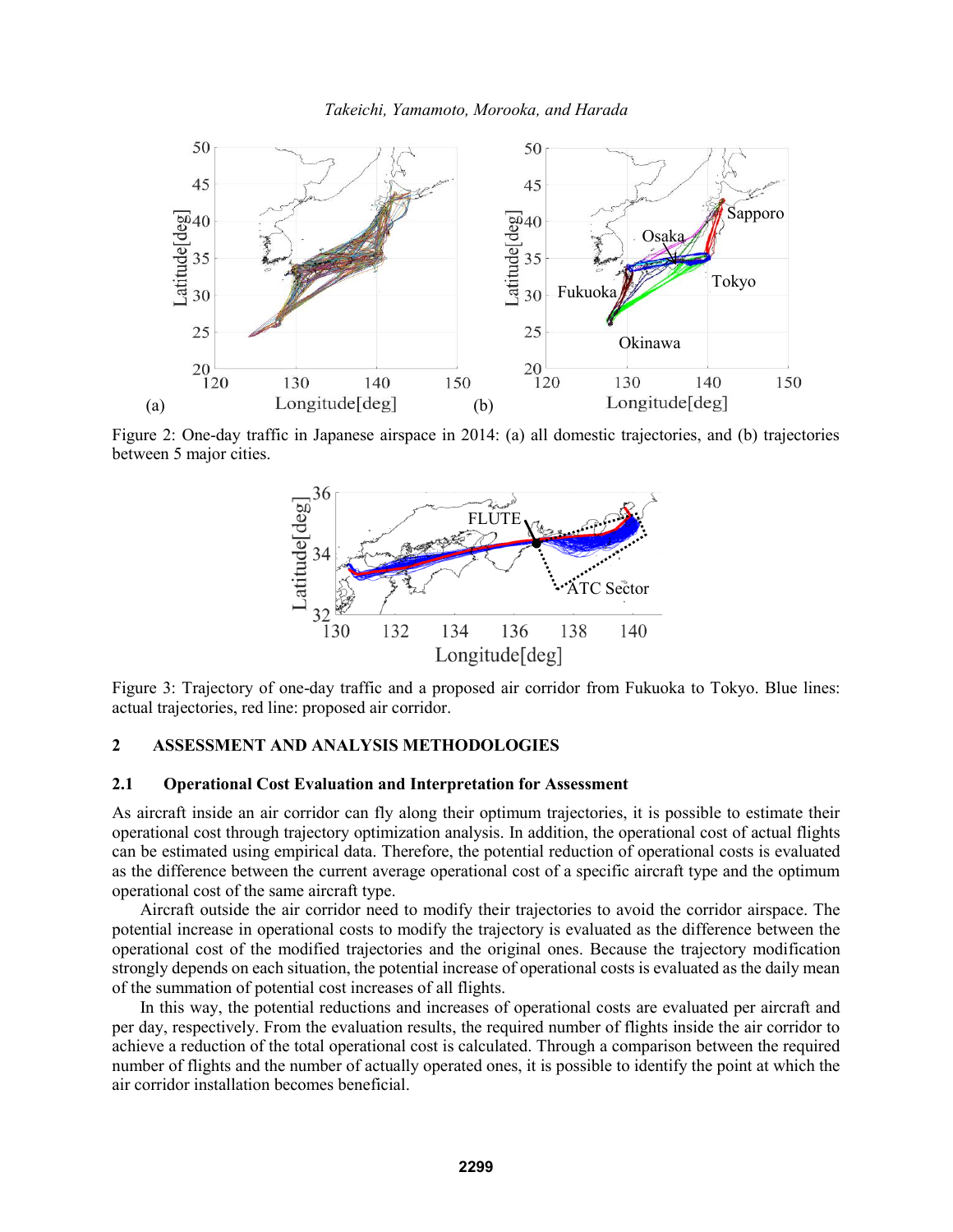### **2.2 Operational Cost Calculation Methodology**

The operational cost is defined as the linear summation of fuel and time consumption as follows (Robertson 2007):

$$
Cost = Fuel[kg] + CI[\frac{\$/hour}{cents/lb}] \times Time[s]
$$

$$
\approx Fuel[kg] + \frac{CI}{79.4}[kg/s] \times Time[s]
$$

where *CI* is the cost index. The fuel consumption is calculated using the BADA aircraft performance model (Nuic 2015). In this model, the fuel flow is estimated using the thrust force calculated from the following mathematical model:

$$
(T - D)V_{\text{LAS}} = mg \frac{dh}{dt} + mV_{\text{LAS}} \frac{dV_{\text{LAS}}}{dt}
$$
  

$$
D = \frac{1}{2} \rho V_{\text{LAS}}^2 SC_D
$$
  

$$
C_D = C_{D0} + C_{D2} C_L^2
$$
  

$$
C_L = \frac{2mg \cos \gamma}{\rho V_{\text{LAS}}^2 S}
$$
  

$$
\gamma = \text{atan} \left(\frac{dh}{dx}\right)
$$
  

$$
\frac{dx}{dt} = V_{\text{LAS}} \cos \gamma + W
$$
  

$$
\frac{dh}{dt} = V_{\text{LAS}} \sin \gamma
$$

where T is the thrust force, D is the drag force,  $V_{\text{TAS}}$  is true air speed (TAS), W is wind speed in the direction of flight,  $\gamma$  is the flight path angle, x is the distance from the initial position, h is altitude, m is the aircraft mass, S is the wing area,  $\rho$  is air density, g is the gravitational constant, and  $C_D$  and  $C_L$ are the aircraft drag and lift coefficients, respectively.  $C_p$  is calculated using the parasite drag coefficient  $C_{D0}$  and induced drag coefficient factor  $C_{D2}$ . The fuel flow is calculated through the following equations:

$$
f_{nom} = C_{f1}(1 + \frac{V_{TAS}}{C_{f2}})T
$$

In the case of steady state cruise, the fuel flow slightly reduces as given in the following equation:

$$
f_{cr} = C_{\text{fer}} f_{\text{nom}}
$$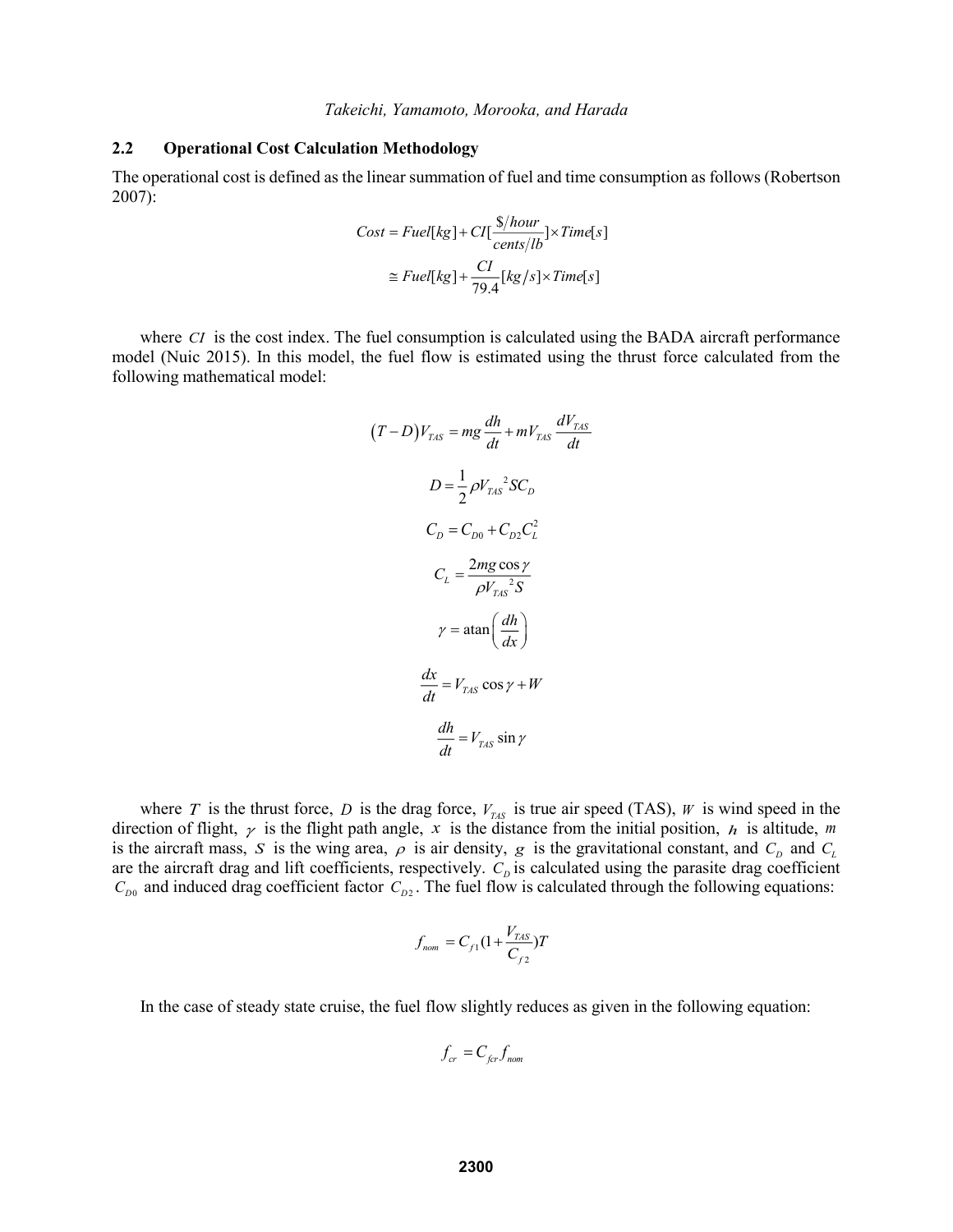In addition, when idle thrust is applied, the fuel flow is given as a function of the altitude as follows:

$$
f_{\min} = C_{f3} (1 - \frac{h}{C_{f4}})
$$

The rate of mass reduction is given as

$$
\frac{dm}{dt} = f_{con}
$$

where  $f_{con}$  is  $f_{nom}$ ,  $f_{cr}$ , or  $f_{min}$ . The drag and fuel flow coefficients  $C_{f1} \sim C_{f4}$  and  $C_{for}$  of each aircraft type are provided in the BADA data set.

#### **2.3 Optimum Trajectory Analysis Methodology**

The optimum trajectories are analyzed in order to evaluate the minimum operational cost and to determine the corridor airspace in this study. The objective function is defined as the summation of the fuel and time consumptions of the whole trajectory given as follows:

$$
Cost \sqcup \int_{0}^{t_{fm}} f_{con} dt + \frac{CI}{79.4} t_{fin}
$$
  
= 
$$
\int_{x_{fm}}^{x_{fin}} \frac{f_{con}}{V_{TAS} \cos \gamma + W} dx + \frac{CI}{79.4} \int_{x_{fm}}^{x_{fin}} \frac{1}{V_{TAS} \cos \gamma + W} dx
$$

where  $x_{i_{min}}$  and  $x_{j_{min}}$  are the initial and terminal flight distances along the air corridor. In addition, the upper and lower limits of the indicated air speed (IAS)  $V_{\mu s}$  and thrust force, and the upper limits of the altitude are considered for the optimization constraints. In the optimization analysis, the IAS and the altitude

are treated as the state variables to be optimized. The optimization problem is described as follows:  
\n
$$
\min \quad Cost \Box \int_{x_{\text{init}}}^{x_{\text{fin}}} \frac{f_{\text{con}}}{V_{\text{TAS}} \cos \gamma + W} dx + \frac{CI}{79.4} \int_{x_{\text{init}}}^{x_{\text{fin}}} \frac{1}{V_{\text{TAS}} \cos \gamma + W} dx
$$

where

$$
V_{TAS} = \left[ \frac{2}{\mu} \frac{p}{\rho} \left\{ \left( 1 + \frac{p_0}{p} \left[ \left( 1 + \frac{\mu}{2} \frac{\rho_0}{p_0} V_{LAS}^2 \right)^{\frac{1}{\mu}} - 1 \right] \right)^{\mu} - 1 \right\} \right]^{\frac{1}{2}}
$$

subject to the following constraints:

$$
V_{\text{LAS,min}} \leq V_{\text{LAS}} \leq V_{\text{LAS,max}}
$$
  

$$
T_{\text{min}} \leq T \leq T_{\text{max}}
$$
  

$$
h \leq h_{\text{max}}
$$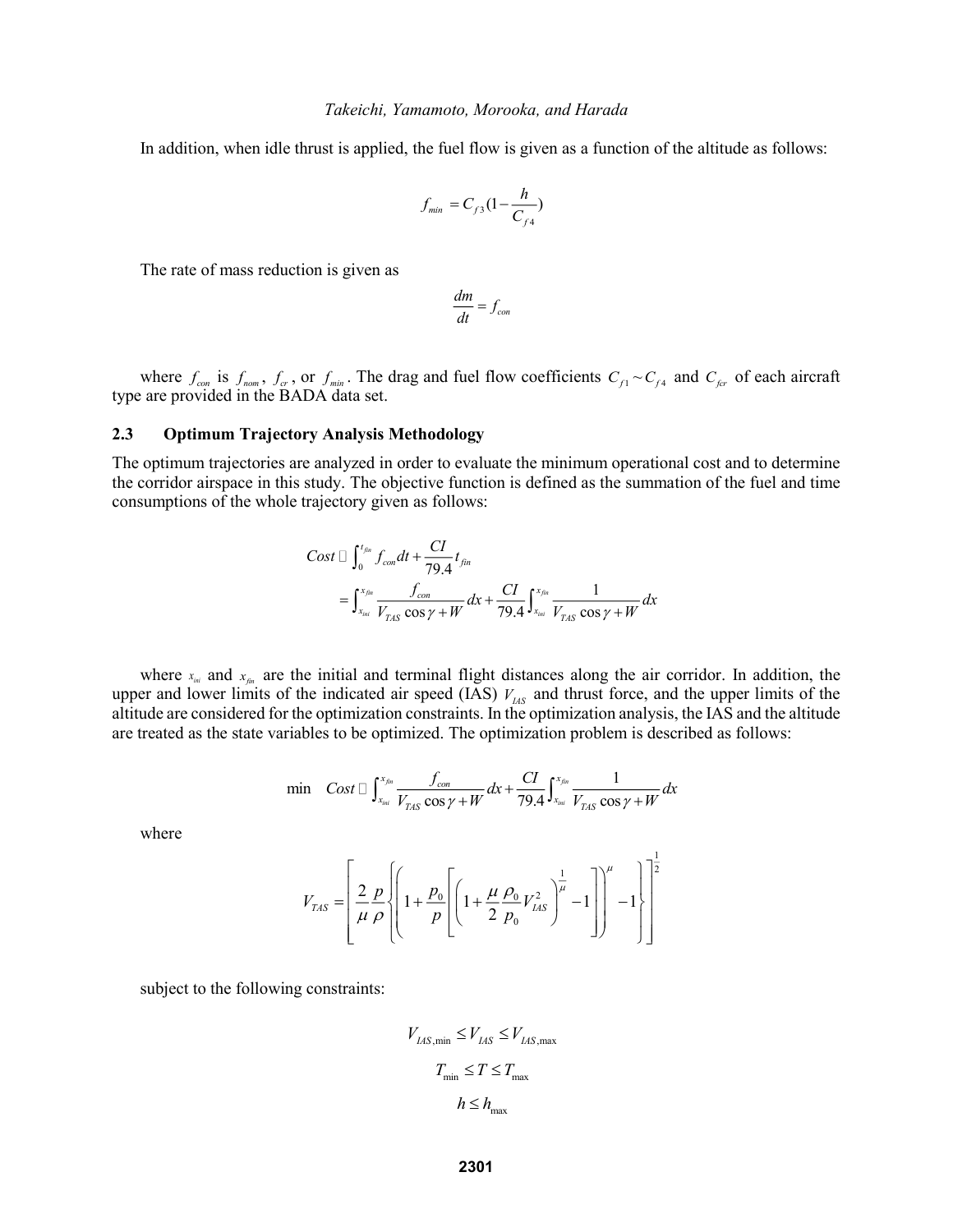The maximum and minimum values are provided in the BADA data set. Because the fuel consumption is described as a nonlinear function, this optimization problem becomes a nonlinear programming subject to inequality constraints. In this study, the sequential quadratic programming provided in the MATLAB Optimization Toolbox (Mathworks 2018) is applied for numerical optimization using the multi-start method to avoid local-minimum solutions.

# **3 POTENTIAL COST REDUCTION EVALUATION**

### **3.1 Actual Data Analysis**

In this chapter, the potential reduction of the operational cost is analyzed by comparing the operational performances of actual and optimized trajectories. The actual operational performance is analyzed in this section. For the analysis, the operational track data from 42 days in 2014 provided by the Japan Civil Aviation Bureau (Japan Civil Aviation Bureau 2015) and numerical weather forecast data provided by the Japan Meteorological Agency (Honda et al. 2005) are applied.

According to the operational data, about 50 flights are operated from Fukuoka to Tokyo per day on average. About 50%, 20%, and 30% of them are operated, respectively, by large-sized aircraft such as the B772 and B773, middle-sized aircraft such as the B763 and A330, and small-sized aircraft such as the B738 and A320. In this study, the B772, B763, and B738 are especially focused on as representative types of aircraft for each class. Because mass information is not included in the track data, the initial aircraft mass is given as 90%, 80%, and 90%, respectively, of the standard mass values provided in BADA for the B772, B763, and B738 in all analyses in this study, according to the average of the actual operational mass in Japanese domestic flight (Nakamura and Kageyama 2013). As the cost index information is neither provided, 80, 60, and 40 are applied for the large, middle, and small aircraft classes, respectively, according to Japanese airline captains. The average operational costs of each aircraft type per flight on the actual trajectories above 5000 ft are summarized in Table 1.

# **3.2 Analysis on Optimum Trajectories**

To clarify the potential cost reduction, trajectories with minimum operational cost of the representative aircraft types, B772, B763, and B738, are analyzed. As the lateral trajectory of the air corridor shown in Figure 3 is fixed, the profiles of the pressure altitude and IAS are optimized. The optimum trajectories are analyzed so as to connect the points at 5000 ft on the standard departure and arrival routes. The initial and terminal flight speeds are determined according to the BADA reference profiles. For weather data, the 1 year average of the forecast wind and temperature are applied. The trajectory optimization is performed by discretizing the whole trajectory of 917.6 km into 100 segments. The computational time for one trajectory optimization with for 20 cases of initial conditions was about 10000s on average using a PC with Intel Core i7-7700. The operational costs of the optimum trajectories for B772, B763, and B738 are also summarized in Table 1.

|                                                          | Large Size $(B772)$ | Middle Size (B763) | Small Size (B738) |
|----------------------------------------------------------|---------------------|--------------------|-------------------|
| Operational cost per aircraft on<br>actual trajectories  | 10749.6             | 8111.9             | 4815.5            |
| Operational cost per aircraft on<br>optimum trajectories | 9363.0              | 69514              | 4277.3            |
| Potential cost reduction                                 | 1386.6              | 1160.5             | 538.2             |

Table 1: Potential Reduction of Operational Cost per Flight.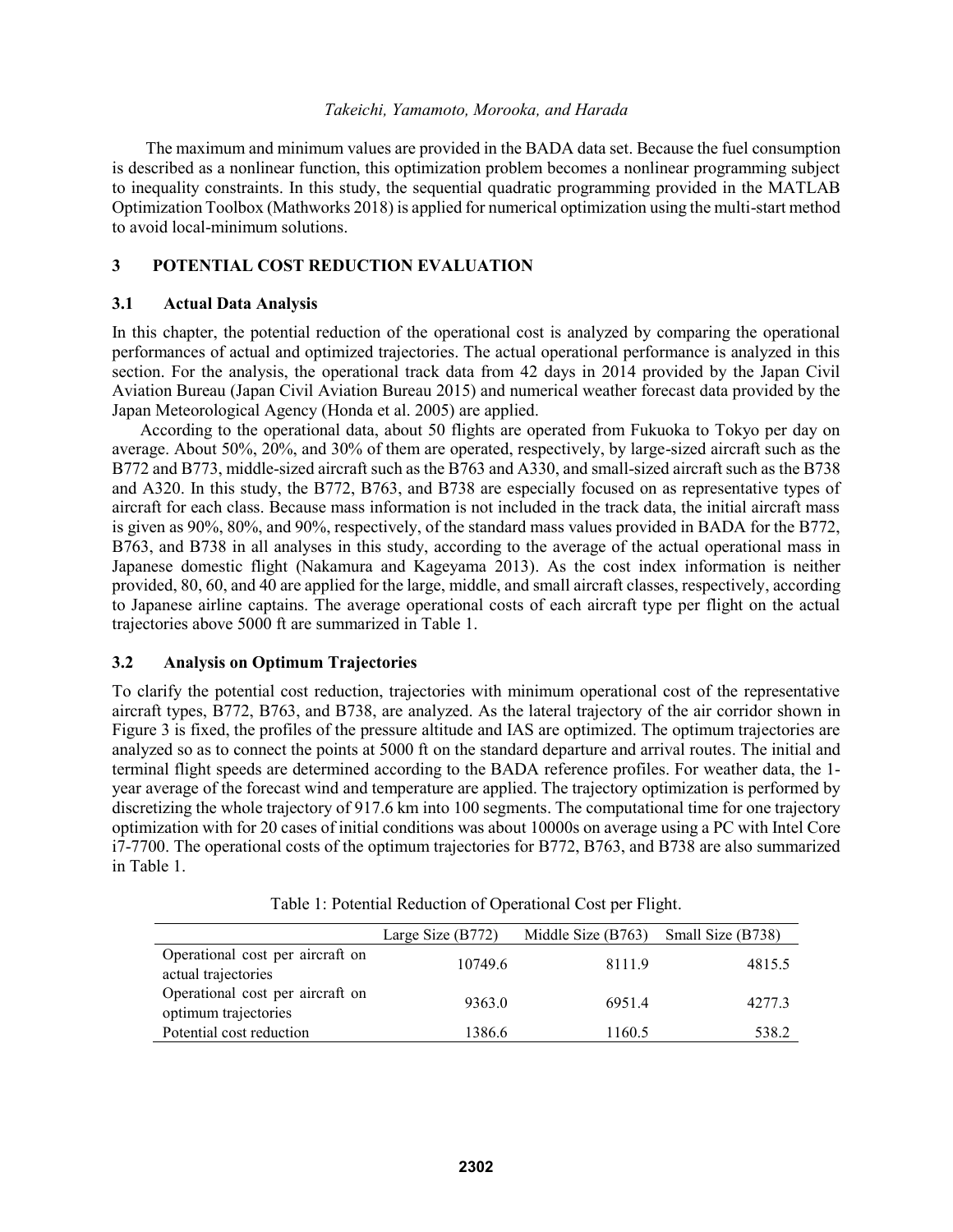

Figure 4: Pressure altitude profiles of optimum trajectories for various mass cases of B772, B763, and B738.

From the operational cost comparison between the actual and optimum ones, the potential reduction of the operational cost per flight is also obtained. In addition, the optimum trajectories of these types of aircraft are also analyzed while changing their initial masses from 70% to 100% of the BADA reference mass. The pressure altitude profiles of these optimum trajectories are summarized in Figure 4, where the horizontal axis shows the distance from the initial position of the air corridor. These trajectories are used for the determination of the corridor airspace.

# **4 EVALUATION OF OPERATIONAL COST INCREASE**

### **4.1 Corridor Airspace**

The vertical airspace of the air corridor is determined so as to include the optimum trajectories for various types of aircraft with various mass. Additionally, as it is expected that overtaking would frequently occur inside it [15], a thickness of 5 NM is given to the corridor airspace. The schematic of the corridor airspace is depicted in Figure 5. As this figure indicates, the corridor airspace becomes quite large.



Figure 5: Corridor airspace derived from optimum trajectories: (a) top view and (b) bird's-eye view.

# **4.2 Extraction of Conflicting Flights**

As shown above, the corridor airspace becomes a huge obstacle for aircraft outside it, avoiding which will need consumption of extra fuel and time. In this chapter, the increase of operational costs in the overall airspace is evaluated. To this end, the actual trajectories that conflict with the corridor airspace are extracted from the actual track data. The flights arriving at Tokyo are excluded in this analysis because the air corridor is allocated so that it does not disturb the ATC around Tokyo, as mentioned above. The trajectories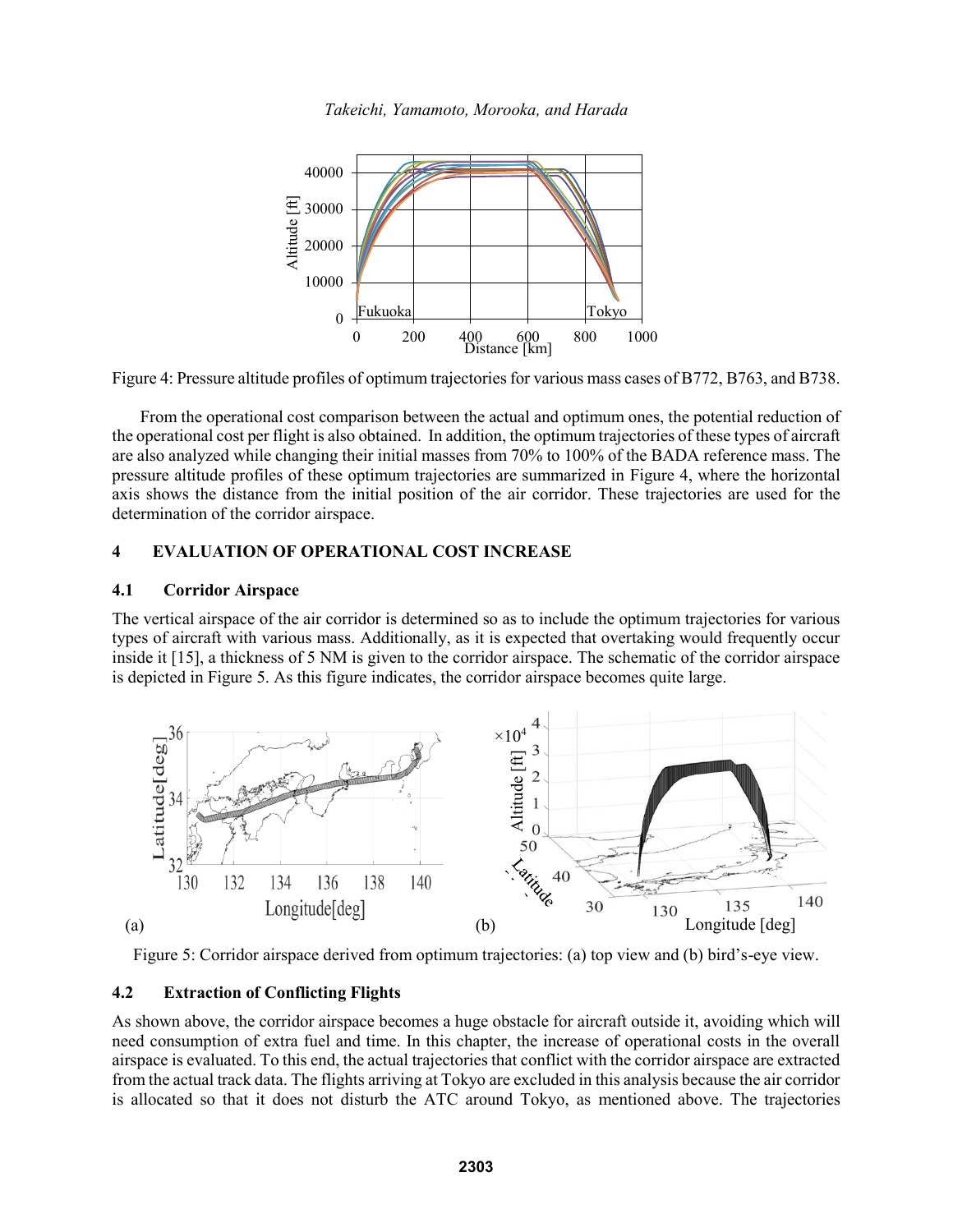conflicting with the corridor airspace on an example day and the points of conflict are shown in Figure 6. The majority of the conflicting flights are international ones that fly over Japan and domestic flights between regional airports. The total number of conflicting flights was 1877 among the total of 149197 recorded flights over 42 days. Only 44.7 flights per day conflicted with the corridor airspace on average, which corresponds to only 1.3% of the total flights. As is implied by Figure 2, heavy traffic air routes in Japan are originally allocated so that they do not intersect each other with lateral or vertical separation. This is the reason for the small number of flights that conflict with the corridor airspace.



Figure 6: Extracted trajectories of flights conflicting with the corridor airspace: (a) trajectories and (b) point of conflict.

# **4.3 Trajectory to Avoid Corridor Airspace**

In this study, it is assumed that trajectories that can be flown using flight management systems (FMSs) or mode control panels (MCPs) are operated to avoid the corridor airspace. It is possible to easily change the azimuth angle or pressure altitude through the simple operation of the MCP. It is also possible to prepare flight routes in advance by setting waypoints with altitude using the FMS. In this study, therefore, the increases of the fuel and time consumption of two types of trajectories, lateral and vertical avoidance, are analyzed to imitate the trajectories using the FMSs or MCPs. In the analysis, it is also assumed that the flight speed of an avoidance trajectory is the same as its original one.

To avoid the corridor airspace while maintaining a lateral clearance larger than 5 NM, aircraft are supposed to fly along the trajectory connecting the tangential lines with a constant distance of 5 NM from the airspace, as shown in Figure 7a. The initial and final points of the avoidance trajectory are determined such that the changes in azimuth angle are as small as possible. To avoid the corridor airspace by maintaining a vertical clearance larger than 1000 ft, aircraft are supposed to fly along the trajectory, shown in Figure 7b, while applying a constant rate of climb or descent (ROCD) of 900 ft/min. The ROCD is determined according to actual track data of altitude change. Example lateral and vertical avoidance trajectories are depicted in Figure 8.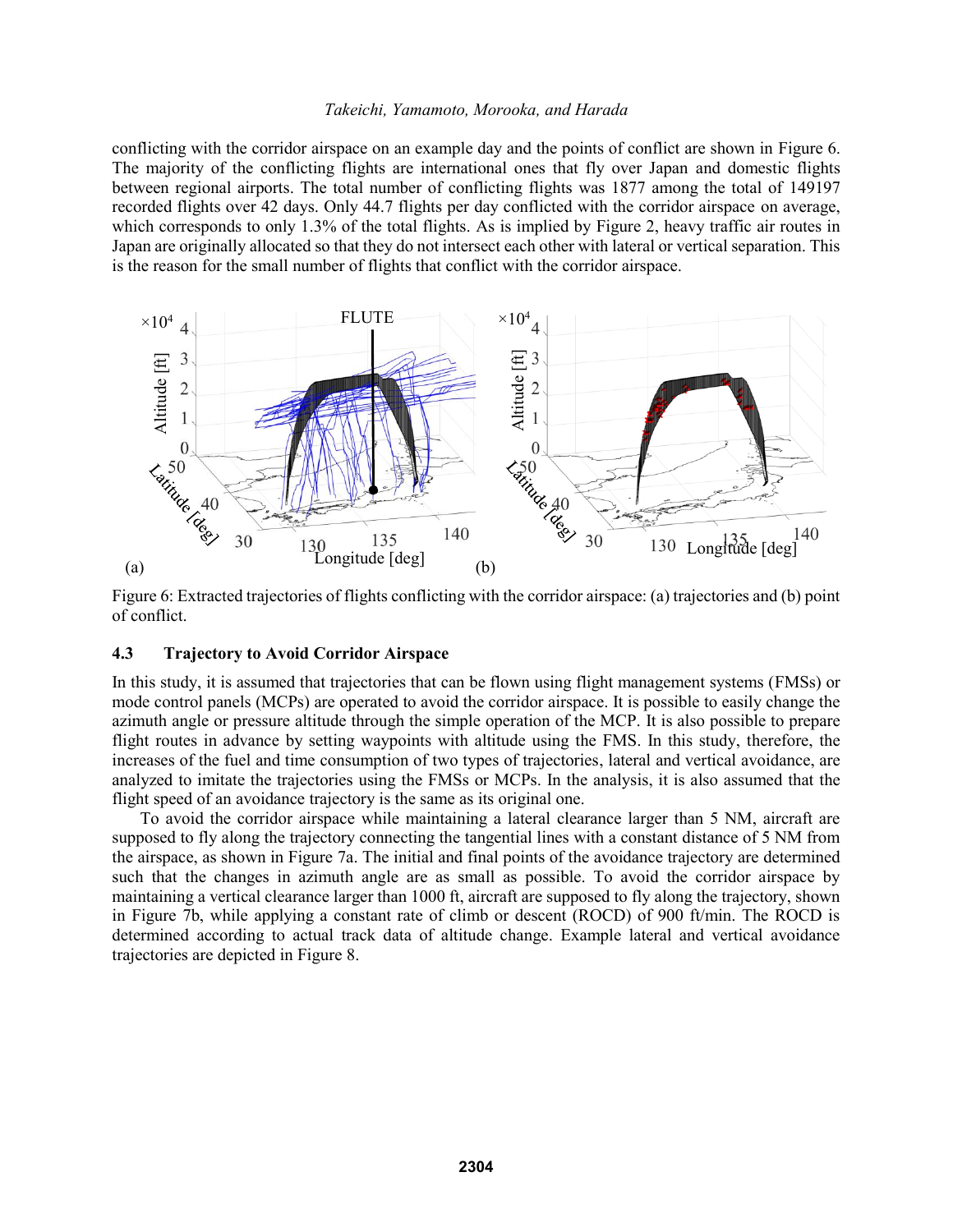

Figure 7:Avoidance trajectories: (a) lateral avoidance and (b) vertical avoidance.



Figure 8: Example avoidance trajectories: (a) lateral avoidance and (b) vertical avoidance.

# **4.4 Operational Cost Increase Evaluation**

The cost increases are analyzed through comparison between numerical simulations and empirical data analysis for both the lateral and vertical avoidance trajectories for all conflicting flights, and the trajectories with smaller cost increases are selected for each conflict avoidance trajectory. The evaluation result for all conflicting flights is summarized in Table 2. Table 2 establishes that the installation of the air corridor must be able to reduce the operational cost by more than 4500 per day so as to be beneficial for the whole airspace.

| Table 2: Summary of Potential Operational Cost Increase. |  |  |  |  |  |  |  |  |
|----------------------------------------------------------|--|--|--|--|--|--|--|--|
|----------------------------------------------------------|--|--|--|--|--|--|--|--|

| Number of conflict flights in 42 days                  | 1877     |
|--------------------------------------------------------|----------|
| Number of flights with a lateral avoidance trajectory  | 868      |
| Number of flights with a vertical avoidance trajectory | 1009     |
| Total operational cost increase                        | 188889.3 |
| Operational cost increase per day                      | 44974    |

# **5 ASSESSMENT OF AIR CORRIDOR INSTALLATION**

### **5.1 Assessment of the Whole Corridor Airspace**

Potential cost reductions achieved by the optimum trajectory flights and potential cost increases induced by the air corridor installation have been evaluated in the previous chapters. In this chapter, the condition at which the establishment of the air corridor becomes beneficial is clarified through a comparison between the potential reduction and increase of operational costs.

Table 3 summarizes the following: (a) the average number of flights per day operated from Fukuoka to Tokyo, (b) the potential operational cost reduction per flight, (c) the required number of flights inside the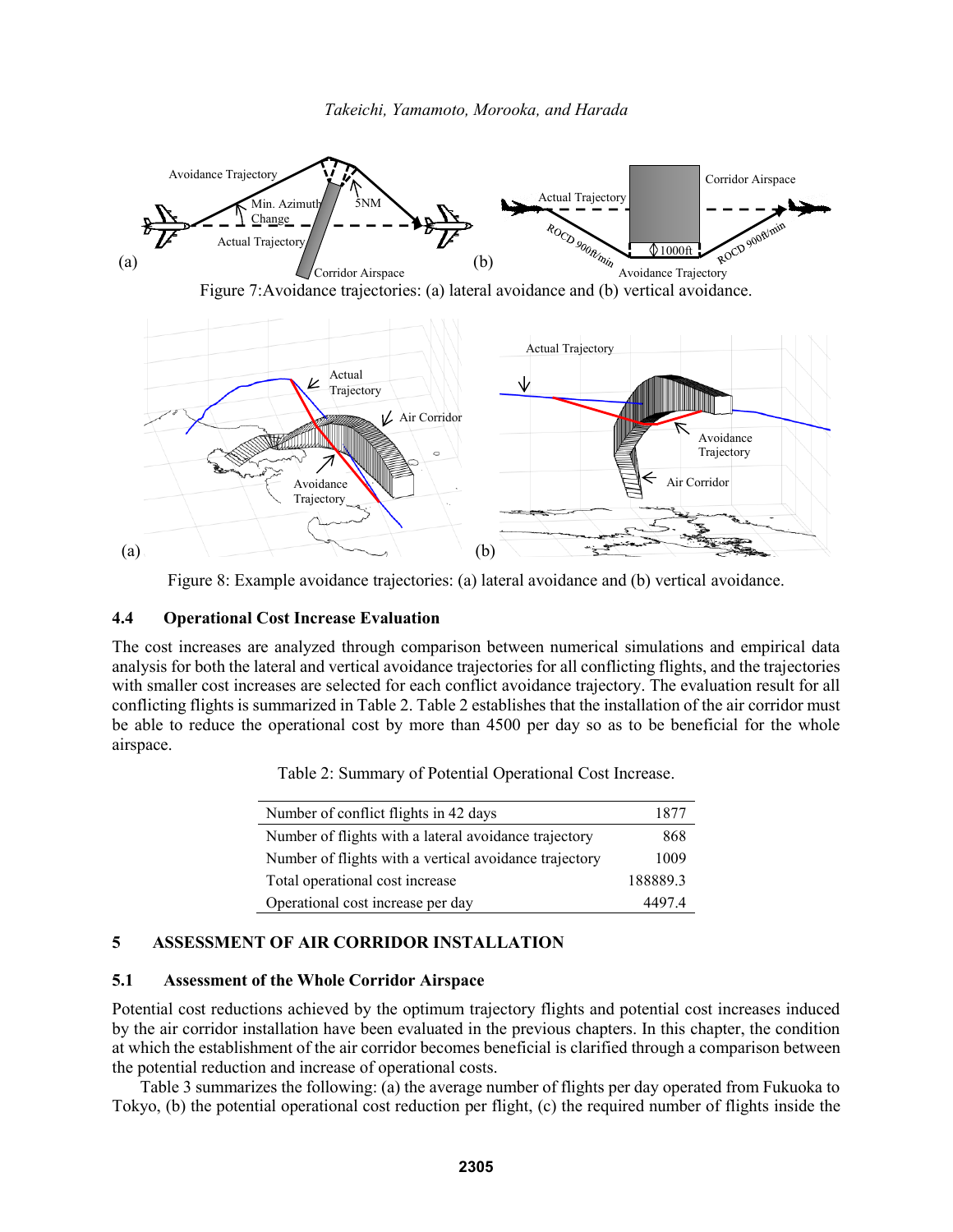air corridor to achieve a potential operational cost reduction that is larger than the potential cost increase, and (d) the ratio of this number to the average number of flights. The result shows that the operation of more than 3.24, 3.88, and 8.36 flights per day for large, middle, and small size aircraft, respectively, in the air corridor are required to achieve a larger cost reduction than the cost increase in the whole airspace. This also means that the installation of the air corridor becomes beneficial if at least 12.4%, 33.4%, and 55.7% of large, middle, and small aircraft, respectively, are equipped with airborne separation systems. It has been clarified that only one-eighth of large size aircraft are required to be equipped with airborne separation systems to make the air corridor beneficial, while more than one-third and half of the middle and small aircraft, respectively, are required.

|                                                | Large Size $(B772)$ | Middle Size (B763) | Small Size (B738) |
|------------------------------------------------|---------------------|--------------------|-------------------|
| Number of flights per day                      | 26.2                | 11.6               | 15.0              |
| Operational cost reduction per flight          | 1386.6              | 1160.5             | 538.2             |
| Number of flights per day                      | 3 24                | 3.88               | 8.36              |
| for total cost reduction                       |                     |                    |                   |
| Ratio of flight for total cost reduction $[%]$ | 124                 | 334                | 55.7              |

Table 3: Summary of Operational Benefit Analysis.

### **6 CONCLUSION**

In this study, the cost-benefit analysis is performed for the assessment of the air corridor installation. An air corridor from Fukuoka to Tokyo is investigated as an example case, and both the potential reduction and increase of the operational cost, accounting for all flights in Japanese airspace, are evaluated.

The results clarified that only a small portion of large size aircraft are required to be equipped with airborne separation systems to make the installation of an air corridor beneficial. In contrast, in the case of small size aircraft, it is necessary to equip more than half of them with airborne separation systems. This means that the installation of the air corridor can become beneficial by installing airborne separation systems into large size aircraft prior to other types of aircraft, even if the overall installation ratio of the airborne separation systems are still lower. It should also be noted that the installation of the air corridor works as a kind of promotion of the airborne separation systems. Therefore, it is concluded that the air corridor should be installed as soon as airborne separation systems becomes available.

# **REFERENCES**

- Alipio, J., P. Castro, H. Kaing, N. Shahid, O. Sherzai, G. L. Donohue, and K. Grundmann. 2003. "Dynamic Airspace Super Sectors (DASS) as High-density Highways in the Sky for a new US Air Traffic Management System". In *Proceedings of IEEE Systems and Information Engineering Design Symposium*:57-66.
- Hoffman, R. and J. Prete. 2008. "Principles of Airspace Tube Design for Dynamic Airspace Configuration". *AIAA Aviation Technology, Integration, and Operations Conference*, Anchorage, Alaska.
- Honda Y., M. Nishijima, K. Koizumi, Y. Ohta, K. Tamiya, T. Kawabata and T. Tsuyuki. 2005. "A Preoperational Variational Data Assimilation System for a Non-hydrostatic Model at the Japan Meteorological Agency: Formulation and preliminary results". *Quarterly Journal of the Royal Meteorological Society*, 131:3465–3475.
- Horst, H., 2005. "*Air Traffic Freeway System for Europe*". EEC Note No. 20/05, Eurocontrol Experimental Centre, Brétigny-sur-Orge, France.
- Japan Civil Aviation Bureau, "*Collaborative Actions for Renovation of Air Traffic Systems (CARATS)*, Long-term Vision for the Future Air Traffic Systems". www.mlit.go.jp/common/000128185.pdf, accessed 15.02.2018.
- Japan Civil Aviation Bureau, 2015. "*Press Release on CARATS Open Data*". Tokyo, Japan.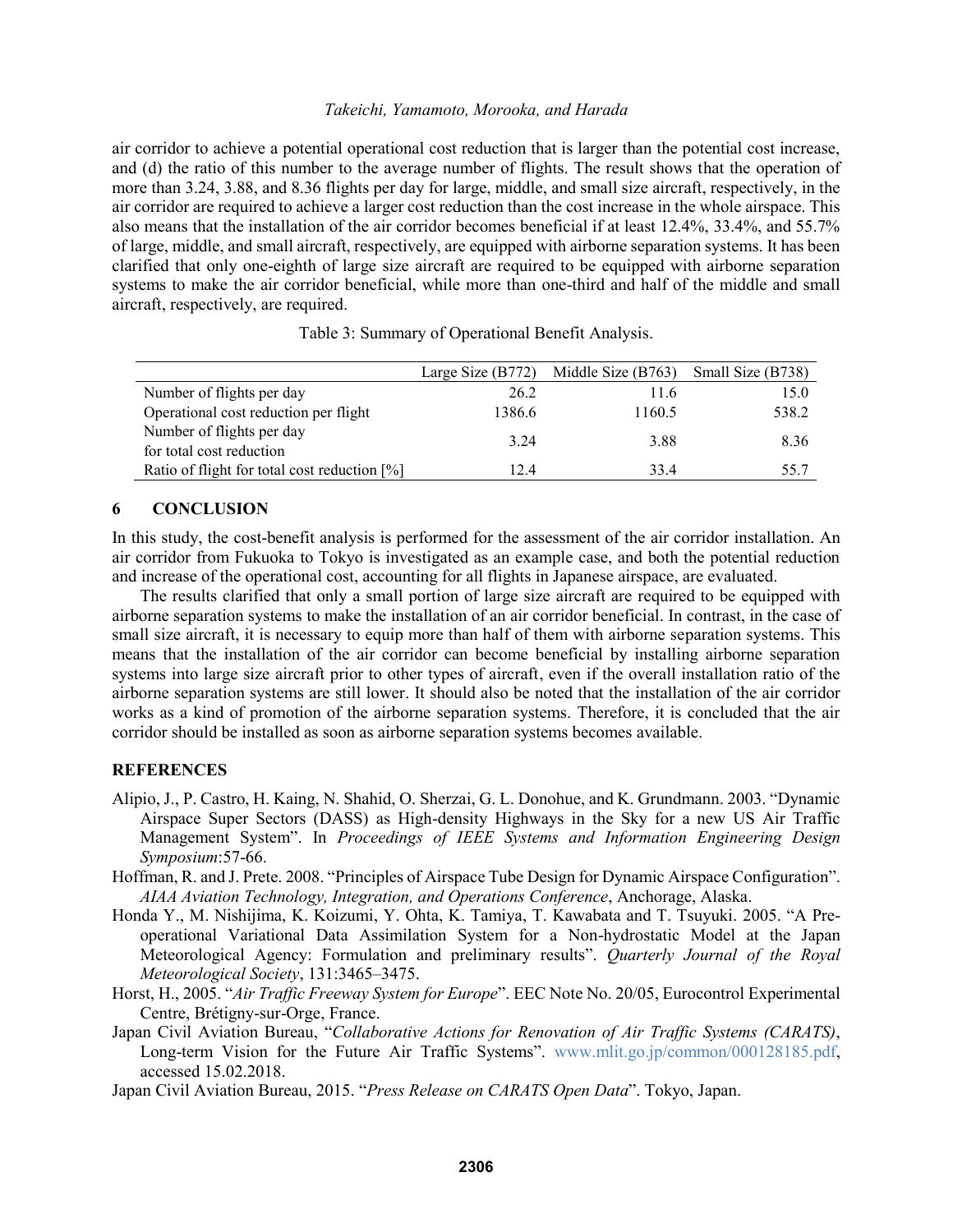- NextGen Joint Planning and Development Office, 2011. "*Concept of Operations for the Next Generation Air Transportation System, Version 3.2*". Washington, D.C.
- Nakamura, Y. and K. Kageyama, 2013. "Validation Study of a Fuel-Burn Estimation Model". In *Proceedings of the 2013 Asia-Pacific International Symposium on Aerospace Technology*, Takamatsu, Japan.
- Nuic, A., 2015. "*User Manual for the Base of Aircraft Data (BADA) Revision 3.13*". EEC Technical/Scientific Report No. 15/04/02-43, Eurocontrol Experimental Center, Brétigny-sur-Orge, France.
- Robertson, B., 2007. "Fuel Conservation Strategies, Cost Index Explained". *Boeing Aero Quarterly* 02(07): 26-29.
- Sridhar, B., S. Grabbe, K. Sheth and K. Bilimoria, 2006. "Initial Study of Tube Networks for Flexible Airspace Utilization". *AIAA Guidance, Navigation, and Control Conference and Exhibit*, Keystone, Colorado.
- Takeichi, N. and Y. Abumi, 2016. "Benefit Optimization and Operational Requirement of Flow Corridor in Japanese Airspace". *Journal of Aerospace Engineering, Proceedings of the Institution of Mechanical Engineers Part G*, 230:1780-1787.
- Takeichi, N., Y. Nakamura and K. Kageyama, 2012. "High Density Air Corridor: Benefit, Allocation and Self-Separation". *Aeronautical and Space Sciences Japan*, 60(12):449-454. (in Japanese)

The MathWorks 2018, https://mathworks.com/help/optim/ug/fmincon.html, accessed May 1, 2018.

- Yousefi, A., G. L. Donohue and L. Sherry, 2004. "High Volume Tube Shaped Sectors (HTS): A Network Of High-Capacity Ribbons Connecting Congested City Pairs". *IEEE/AIAA 23rd Digital Avionics Systems Conference*, Salt Lake City, UT.
- Yousefi, A., J. Lard and J. Timmerman, 2010. "Nextgen Flow Corridors Initial Design, Procedures, and Display Functionalities". *IEEE/AIAA 29th Digital Avionics Systems Conference*, Salt Lake City, UT.
- Yousefi, A. and A. N., 2013. "Dynamic Allocation and Benefit Assessment Of Nextgen Flow Corridors". *Transportation Research Part C: Emerging Technologies*, 33:297-310.
- Wing, D. J. and W. B. Cotton, 2011. "Autonomous Flight Rules: A Concept for Self-Separation in U.S. Domestic Airspace". NASA TP-2011-217174, NASA Langley Research Center, Hampton, VA.
- Wing, D., J. C. Smith and M. G. Ballin, 2008. "Analysis of a Dynamic Multi-Track Airway Concept for Air Traffic Management". NASA/tp-2008-215323, NASA Langley Research Center, Hampton, VA.
- Xue, M. and P. Kopardekar, 2009. "High-Capacity Tube Network Design using the Hough Transform". *Journal of Guidance, Control, and Dynamics*, 32(3):788–795.
- Xue, M. and S. Zelinski, 2010. "Complexity Analysis of Traffic in Corridors-in-the-sky," *10th AIAA Aviation Technology, Integration, and Operations Conference*, Fort Worth, TX.

### **AUTHOR BIOGRAPHIES**

**NOBORU TAKEICHI** is associate professor of Department of Aeronautics and Astronautics at Tokyo Metropolitan University. He received B.E., M.E. and Ph.D in Engineering from The University of Tokyo in 1997, 1999 and 2002, respectively. After working for Japan Aerospace Exploration Agency and Electronic Navagation Research Institute as a researcher, he joined Department of Aerospace Engineering at Nagoya University as an associate professor in 2008, and moved to Tokyo Metropolitan University in 2015. His research interests include air traffic management and the future space systems, such as tethered systems, orbital elevator, etc. His e-mail address is takeichi@tmu.ac.jp.

**SATOSHI YAMAMOTO** is graduate scholl student of Department of Aeronautics and Astronautics at Tokyo Metropolitan University. He received B.E. in Engineering from Tokyo Metropolitan University in 2017. His e-mail address is yamamoto-satoshi $1$ @ed.tmu.ac.jp.